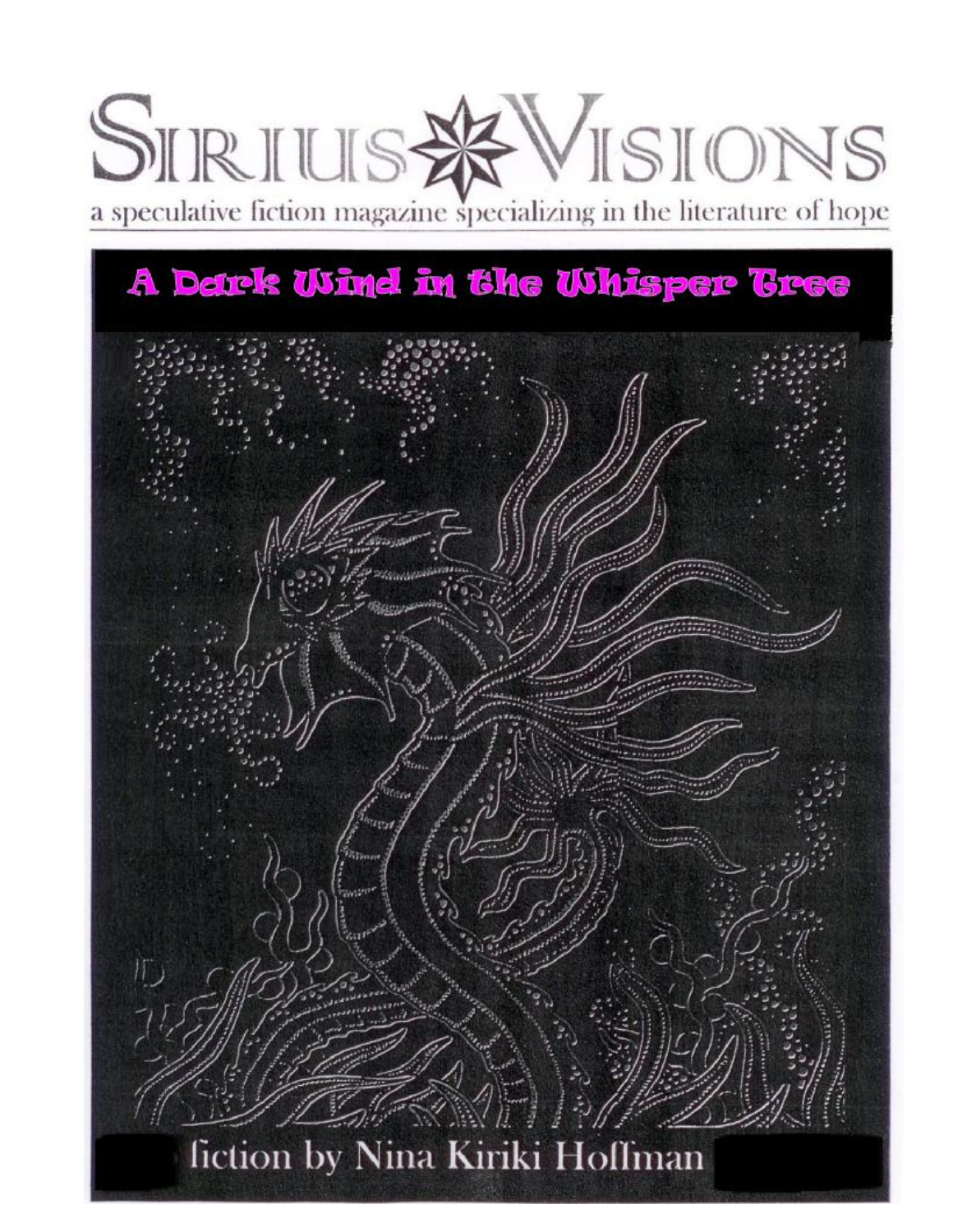## A DARK WIND IN THE WHISPER TREE

## by Nina Kiriki Hoffman

The whisper tree stood in our front yard longer than I could remember. My room was on the second story near the front of the house, so the whisper tree whispered me to sleep from the time I got too big for the crib in Ma and Pa's room to the day I moved away from home at nineteen. Even on windless nights the whisper tree whispered, as if it had a heart bumping inside, and lungs to push and pull breath in and out. On nights when there was a whip to the wind, the whisper tree almost talked.

The summer I turned fourteen was full of wind, at least at night. Daytimes my older brother Murphy and my little sister Tiffany and I went to the lake. It was so blistering hot you'd think the sun dropped closer for a visit. But at night the warm wind came and made the stars flicker. I leaned on my windowsill most nights, smelling dew on lawns, jasmine, and dust, watching the stars and bats, the flicker and fade of lights on other farms, listening to the whisper tree, and some nights whispering back to it—so low I knew Murphy and Tiff and Mom and Dad would never be able to hear me.

It was a summer I spent waiting and hoping and despairing, and I told the whisper tree what I hoped for, what I feared. In our family we expected to come into talents somewhere between ten and fifteen, and I never had, and I was convinced that summer that somehow I never would. I was full of the dark of the moon, mournful and spiritual and suffering like I expected to die, and thinking on what a waste the rest of my life would be. I would have to be normal and most likely the family would kick me out because my blood was too thin, and I would have to find a normal man without talents to marry. I guess you get that way at fourteen, looking for romance and seeing it in death and disaster. A lot of mysterious things look like disasters to you, too, that later turn out to be something else entire.

August came in like a cremation. One night I was leaning out the window, waiting for the night wind to lift the sweat off my face, when the whisper tree spoke. "Scarlett," it said. "Scarlett." I looked at it, wondering how, after all these years of indecipherable murmurs, it had spoken my name. But it wasn't the tree that spoke. Something dark and long was tangled up in the leaves of the whisper tree. As I watched, the dark thing swayed and struggled. "Set me free," it said.

It did not look at all like a person. I couldn't make out what it was. I wondered if I should wake Murph or Tiffany. They had both come into their talents and could probably deal with a strange dark thing talking.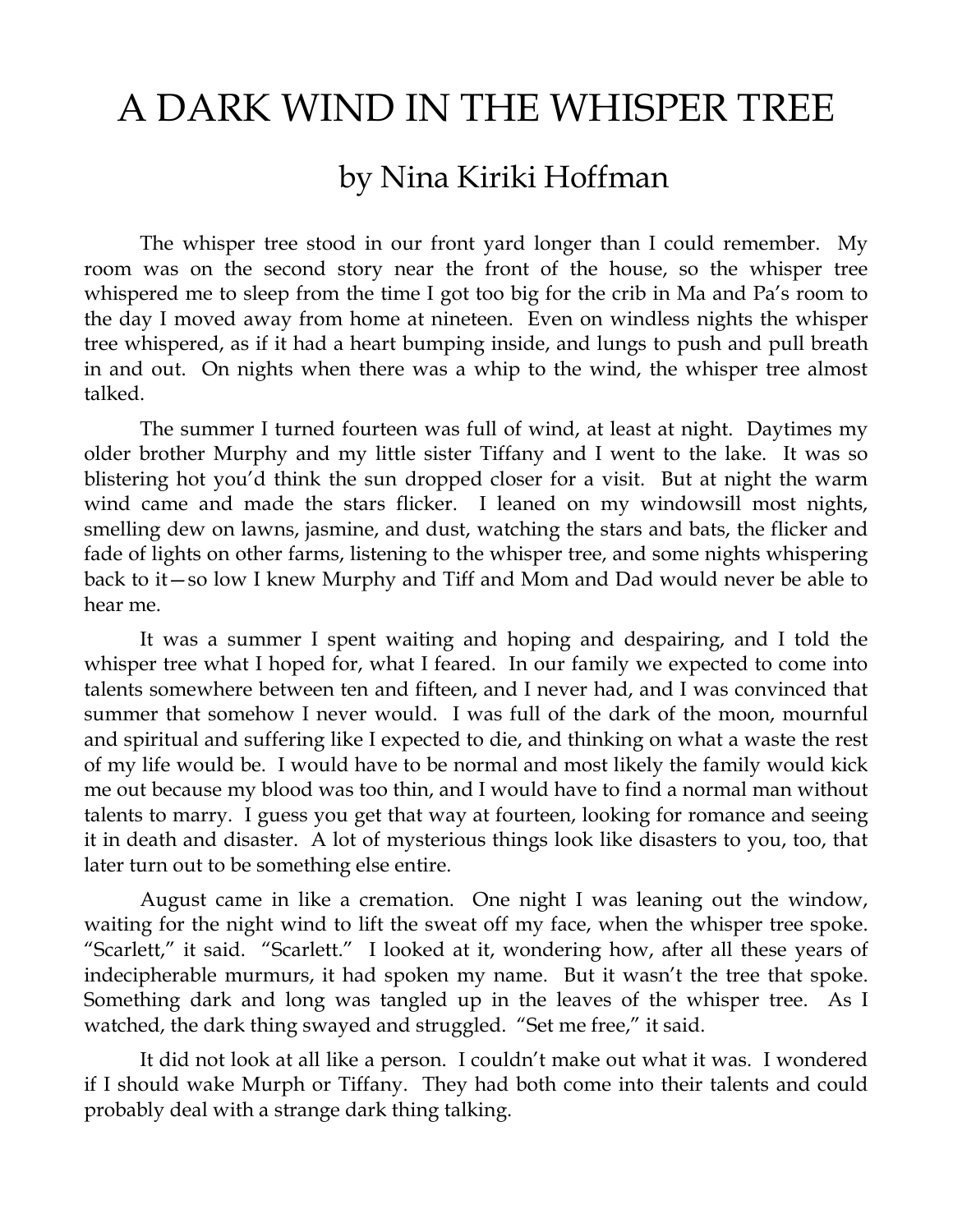"Scarlett, help me," said the long dark thing, and I thought, what the hell, I had been thinking of myself as good as dead anyway, so I went downstairs and outside. The grass rasped against my bare feet and brushed the hem of my nightgown with dew. A dog over the hill barked a long howl. I looked at the face of our house. Not a light showed. I wondered what time it was. It could be any time, barring dawn, because the wind always quickened then.

## "Scarlett."

I went to the whisper tree and gripped some of its long, leaf-dripping branches. The dark thing was snarled in amongst them like a burr in hair. "Tree, whisper tree," I said, stroking the branches down along the leaves, which were smooth and cool and glossy. "Let go." I pushed through the curtain of lacy leaves and put my hands flat against the whisper tree's rough bark. I felt a pulse under my fingertips and couldn't tell if it was the tree's or my own. "Something's trapped, whisper tree," I whispered. "Please let it go."

The dark thing rustled in the upper branches, then fell to the ground. I kissed the whisper tree and whispered thank you to it, then parted the curtain of leaves and went out to look at what cad come loose.

In the gray light of stars, I was not sure what I was seeing. It looked like a tar river with a bump in the middle—a flowing darkness eclipsing the grass; part of it seemed to be straightening another part, preening like a bird. But no beak.

"Who are you?" I asked. Maybe it was a cousin who got stuck halfway through a transformation, or somebody who got born by mistake.

"I have stroked your back and your face every night this summer," it said. "I am the wind."

"How'd you get stuck in our whisper tree?" The instant I said that, I wondered if it was rude. I had never talked to a wind before. Darned if I could remember anybody who had.

"I don't know. Lift me up," it said

"What?"

"I don't usually get solid. I can't get off the ground. If you lift me up and run with me, maybe I can get airborne again."

I tried to pick it up, but it was worse than water, flickery as a dream on waking. My hands went right through its edges. Then I hit a solider part in the middle, round and a little bristly. I grabbed that part and the rest came up with it. It couldn't have weighed more than a dandelion, but it felt like something was pulling against me. Felt like playing tug-of-war with a balloon instead of a rope. Then I got it away from the ground and wrapped the dreamy part around my shoulders a few times.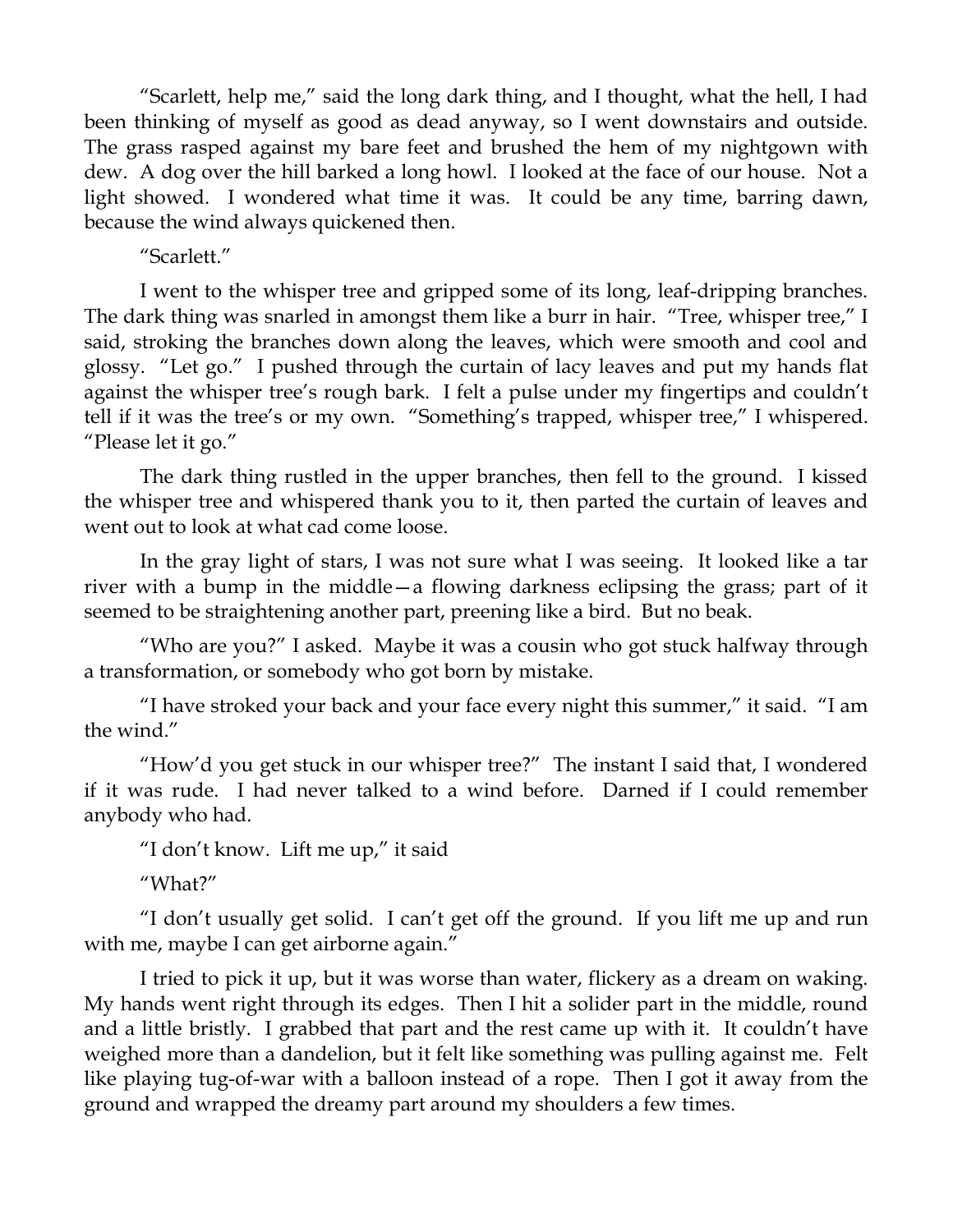"Now, run," it said.

I ran down the grassy verge of our long dirt driveway toward the road a quarter mile away. The thin part of the wind trailed behind me like a cape. I held the round part up above my head and ran even though it felt dumb running with my arms up. When I had almost reached the mailbox, the wind lifted free of my hands. I slowed, breathing harsh, feeling the blood pound in my head, burn in my cheeks; pressing my hands against the edge of hurt round my ribs as they expanded and contracted.

The wind blew on past me, a tide of dark, spreading and stretching in all directions, zigging and zagging and rising. It lifted my hair, tugged my gown, thinning out until I couldn't see it anymore.

I felt terrific, like I had just flown the greatest kite that ever was and let it loose up in the sky, no need to tie it to me with a string. Letting it loose was much better than claiming it.

As I started back toward the house, the wind blew on my cheeks and cooled them. It darted between my fingers and eased along my palms.

When I got to the whisper tree I slid between the waterfall branches and pushed my way in under the dome of leaves. I leaned against the trunk, here where the wind didn't reach, and laid my ear to the rough bark. Above me the leaves whispered to each other, but under my palms I felt a pulse, and in my ear, I heard a slow beat.

"Whisper tree, why did you catch the wind?" I asked.

"For you," the leaves whispered. "For you."

The next day, when we were on our way to the lake, with Murph snapping his towel at my bare legs and Tiffany, who came into her powers early and never let us forget it, making rocks in the road dance ahead of us, I felt a little nudge from the wind. It blew my hair forward. I grinned.

Murph snapped at me, but his towel whipped around and tangled I his legs. "Hey!" He got it unsnarled, then gave it a few practice snaps. Tiffany stopped to watch.

He snapped it at me and it wound around his waist this time. Murphy got some water magic late in his fifteenth year, only a little, but enough for him to stay in the house and not get kicked out for normal. While we both talentless we were best friends, but things had changed since then. "Hey!" he yelled again.

I just laughed and laughed and ran away up the road ahead of them. It was the first laugh I had had all summer and it felt wonderful. When Tiffany rattled a bunch of stones after me, the wind blew them all back.

At lunch Tiff and Murph told the folds that I had got my magic and it was air magic. They made a cake, like thy do for everybody at changeover. The wind came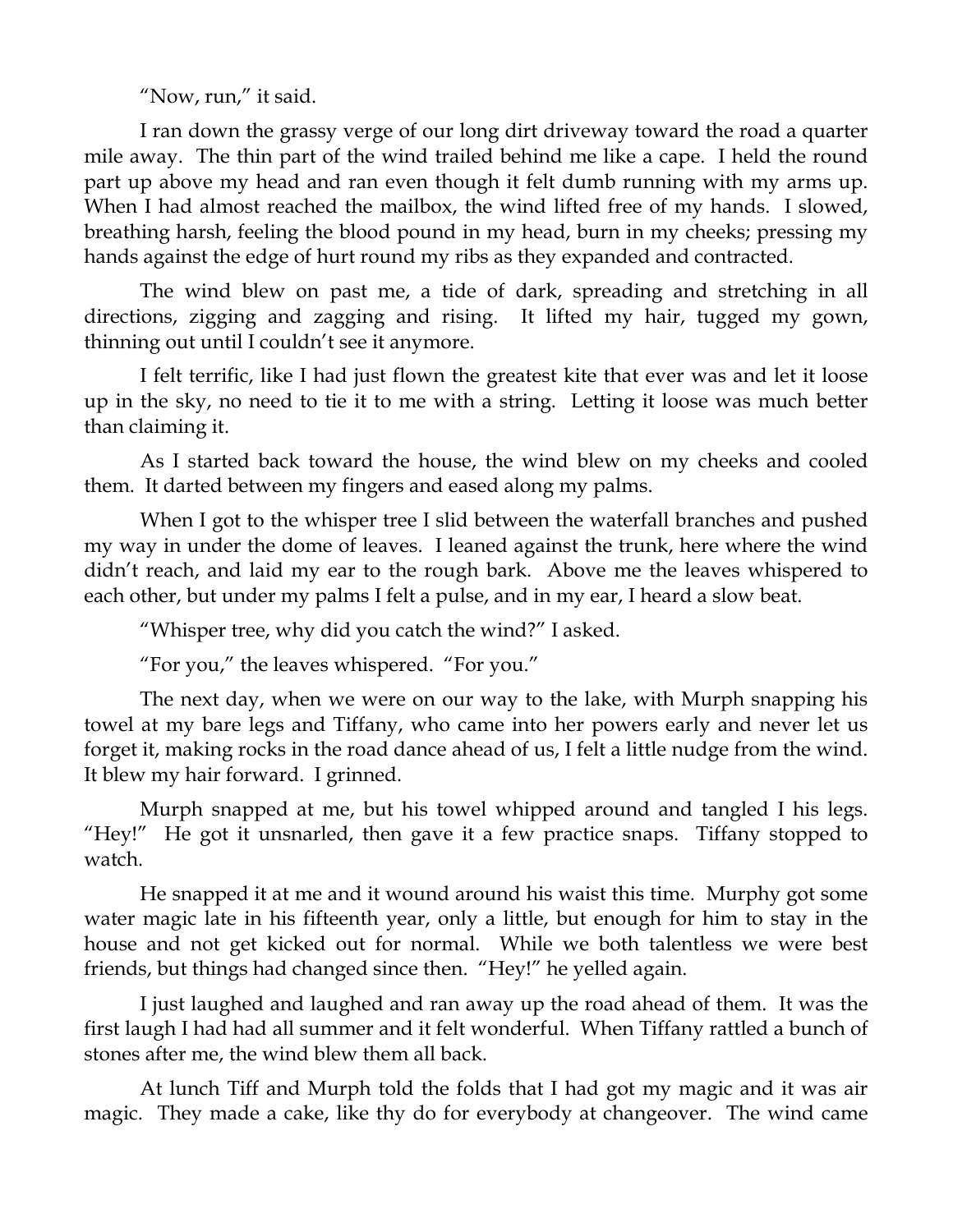onto the terrace and blew the candles out for me. The cake tasted like faith and hope and fear. For a little while I was completely happy.

When I finished my cake and everybody was congratulating me again, I felt like an impostor, but I didn't tell anyone that it was the wind blowing and not me. I was just too scared. And I was scared that the favor I had done for the wind would wear off and it wouldn't help me anymore.

I thought about this that night, as I leaned out the window and looked at the stars and the whisper tree and the grass, as the wind touched my face the way a best friend might. There was Home, and there was the World, and I wasn't ready to leave Home yet. The whisper tree must have known that. What I could do, I decided, was get ready to leave Home—practice friend-making and money-making and conversation-making, and all the other skills I would need—but enjoy being Home as long as I could.

It wasn't until this year I realized I had found my talent after all the summer I turned fourteen. It took moving away from Home, and marrying somebody lovely and normal, and having a little baby to teach me. Because my little Sarah talks. She talks all the time, telling me how the world feels and looks to her—so exciting, so amazing, everything for the first time!—and what she likes and wants and hates, and nobody else can understand her, not even my husband Clark.

No one else in my family can talk with trees and wind and very tiny babies.